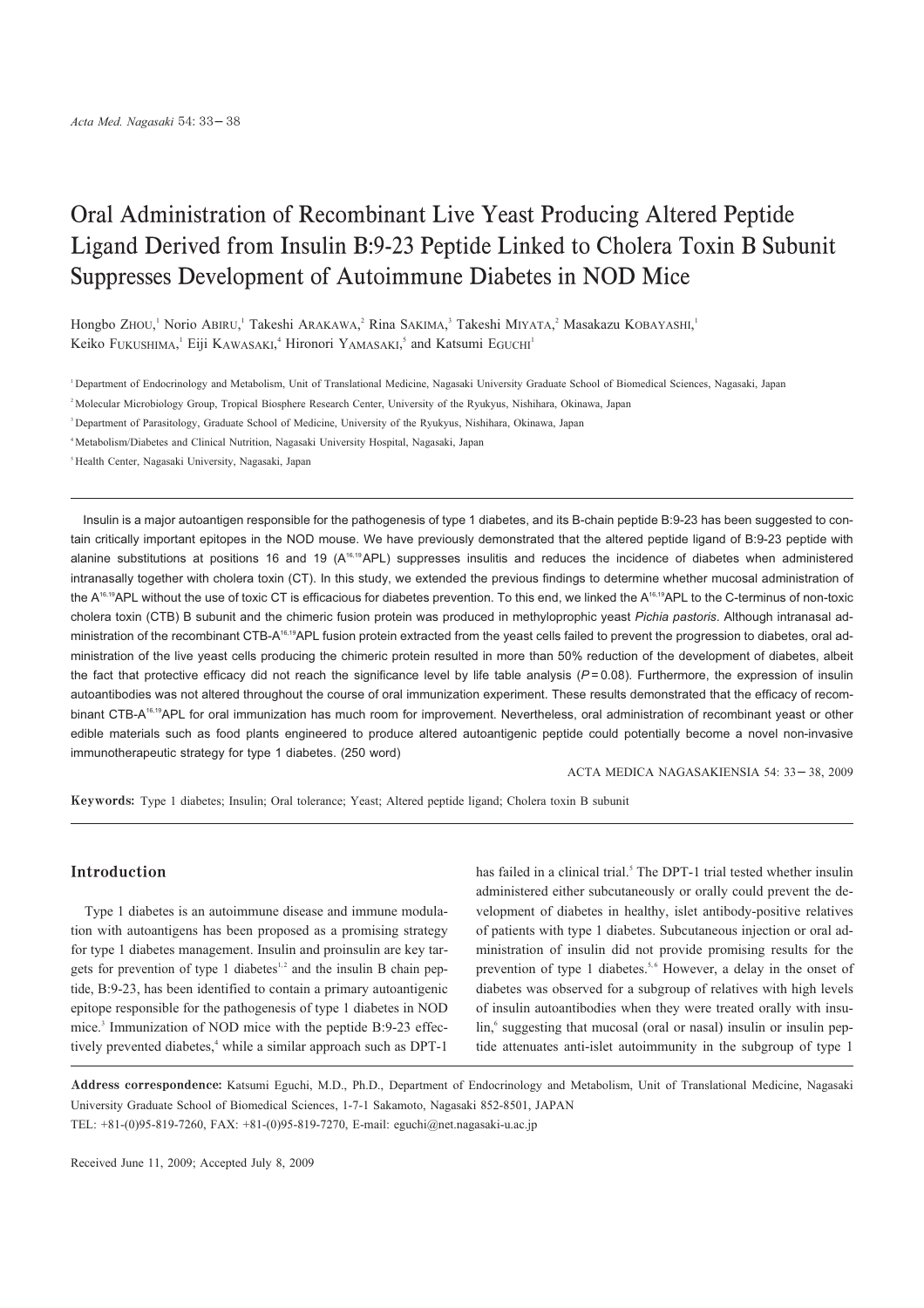diabetes patients. In NOD mice, it has been suggested that mucosal administration of autoantigenic peptide is a "double-edged sword" with potential to induce both protective and pathogenic immunity, especially when a CTL epitope is present within the peptide.<sup>7</sup> We have recently demonstrated that intranasal administration of the altered peptide ligand with alanine substitution at position 16 and 19  $(A<sup>16,19</sup>APL)$ , abolishes the insulin-specific CTL response and prevents diabetes when co-administered with mucosal adjuvant cholera toxin  $(CT)$ . The use of CT is unacceptable for clinical application, hence we sought to determine whether the non-toxic B moiety of the CT (CTB) becomes an alternative molecular platform to deliver the APL through mucosal route for the induction of systemic tolerance for prevention of diabetes.

Yeasts, lactic acid bacteria, and edible plants are an attractive production as well as oral delivery system for small peptides when linked to mucosal delivery proteins such as CTB.<sup>9,10</sup> CTB, unlike its parental holotoxin, is a good immunogen as well as effective delivery molecule for linked materials to breach mucosal surface of various organs of animals.<sup>11</sup> Prevention of type 1 diabetes in NOD mice by recombinant potato plant producing CTB-proinsulin fusion protein was the first demonstration of edible vaccine against autoimmune type 1 diabetes.<sup>12</sup>

In this study we demonstrated that recombinant yeast expressing CTB-APL chimeric fusion protein potentially becomes a novel oral vaccine platform for type 1 diabetes prevention.

## **Materials and methods**

# Construction of *Pichia pastoris* expression vector containing  $CTB-A^{16,19}APL$  fusion gene

Pichia pastoris expression vector containing the full length CTB gene was constructed as described previously.<sup>13</sup> Briefly, the CTB gene containing leader peptide was PCR amplified with a primer pair (sense primer:

5'-GCGCCAATTGGCCACCATGATTAAATTAAAATTTGGTGTT-3' where the underlined sequence is a MunI restriction endonuclease recognition sequence and italic letters represent the initiation codon; anti-sense primer:

5'-GCGCCAATTGTTAGAATTCTGGACCGGGGCCATTTGCCATA CTAATTGCGGC-3' where the single and double underlined sequences are MunI and EcoRI restriction endonuclease recognition sequences, respectively, and italic letters represent the termination codon) and plasmid psB containing the CTB gene as template.<sup>13</sup> The amplified fragment was digested with MunI restriction endonuclease, and then was inserted at the unique EcoRI site of pAO815 (Invitrogen Japan KK, Tokyo, Japan). The constructed plasmid pAO815-CTB contains the unique EcoRI site immediately downstream of the hinge-encoding sequence (Gly-Pro-Gly-Pro). Next, a complementary 5'-phosphorylated oligonucleotide pair (sense:

5'-PO4-AATTCTCTCATTTGGTTGAAGCTTTGGCTTTGGTTGCT GGTGAAAGAGGTC-3'; anti-sense:

5'-PO<sub>4</sub>-AATTGACCTCTTTCACCAGCAACCAAAGCCAAAGCTT

Hongbo Zhou et al.: Oral-Insulin Peptide-CTB for Type 1 DM Prevention

CAACCAAATGAGAG-3') encoding A<sup>16,19</sup>APL oligopeptide fragment was mixed at equimolar amount, and then heated to 95 degrees Celsius for 5 min, followed by gradual cooling to room temperature for annealing. The ends of the resultant double-stranded oligonucleotide fragment was designed to contain "sticky ends" of EcoRI and MunI restriction endonuclease cleavage ends, hence it was directly inserted at the unique EcoRI site of pAO815-CTB vector (Figure 1). The generated chimeric gene was sequenced (ABI-3130, Applied Bioscience) and the CTB fused to one copy of  $A^{16,19}$ APL gene with correct orientation was selected and used for P. pastoris GS115 transformation experiment as described before.<sup>13</sup> The predicted amino acid sequence of the fusion protein is as follows (underlined 15 amino acids is  $A^{16,19}$  APL and its flanking amino acids, i.e. EF and QF, are derived from sequence used for cloning):

MIKLKFGVFFTVLLSSAYAHGTPONITDLCAEYHNTOIHTLNDK **IFSYTESLAGKREMAIITFKNGATFQVEVPGSQHIDSQKKAIERM** KDTLRIAYLTEAKVEKLCVWNNKTPHAIAAISMANGPGPEFSHL VEALALVAGERGQF



Figure 1. Schematic drawing of CTB and CTB-A<sup>16,19</sup> APL fusion gene cloned into EcoRI site of pAO815 vector

CTB and CTB-A<sup>16,19</sup>APL fusion genes are drawn at scales proportional to the amino acid lengths for each constitutive moiety. Numbers above each moiety refer to numbers of amino acids. The full-length CTB gene fused to the hinge sequence followed by the termination codon was first inserted into the unique EcoRI site within the pAO815 vector. The reconstituted unique *EcoRI* sequence (provided within the anti-sense CTB primer) within the vector immediately before the termination codon was utilized to insert the double-strand A<sup>16,19</sup> APL-coding deoxyoligonucleotide sequence. See section Materials and methods for detailed construction procedure.

# $CTB-A^{16,19}APL$  expression in *P. pastoris* determined by **GM1-ELISA and Immunoblot analyses**

Approximately 100 transformed yeast colonies were screened for high level producers of recombinant CTB-A<sup>16,19</sup>APL protein. After methanol induction of 3-ml culture of each clone,<sup>13</sup>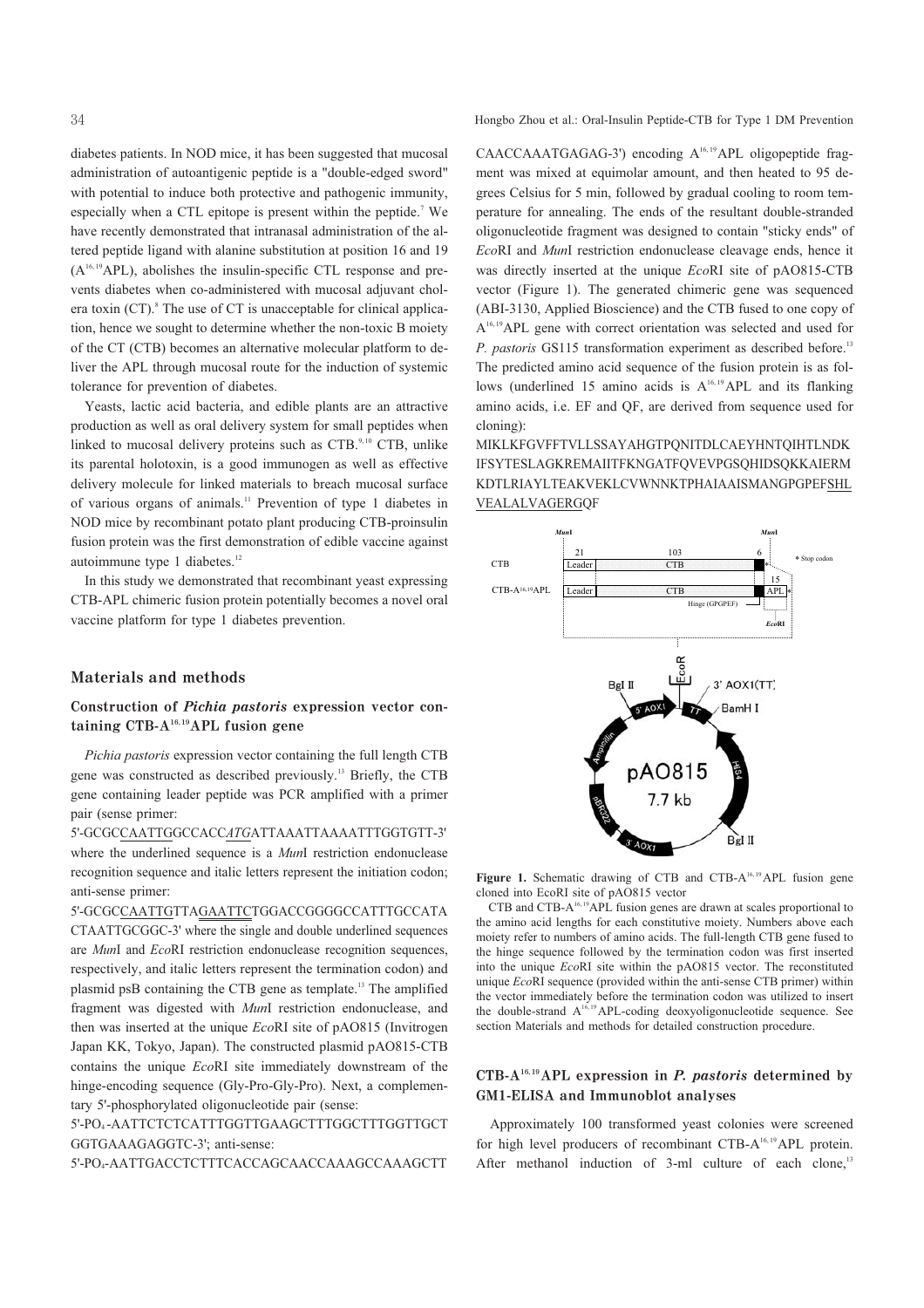Hongbo Zhou et al.: Oral-Insulin Peptide-CTB for Type 1 DM Prevention

supernatant was applied to a 96-well microtiter plate (50 µl/well in duplicate, Microlite™ 2, Dynatech Laboratories) which was precoated with GM1-ganglioside  $(5 \mu g/ml)$ , followed by blocking with 1% bovine serum albumin (BSA) in phosphate-buffered saline (PBS) at 37°C for 2 hrs. The GM1-bound fusion protein was detected by anti-CT antiserum (1:3000 dilution with 0.5% BSA in PBS) (C3062, Sigma-Aldrich, St. Louis Missouri, USA), followed by anti-rabbit IgG conjugated with alkaline phosphatase (1:5,000 dilution with 0.5% BSA in PBS) (A-2256, Sigma-Aldrich). Wells were washed three times with PBST between each step. To confirm the presence of APL epitope in the fusion complex, GM1-ELISA was conducted by using anti-A<sup>16,19</sup>APL immune sera developed in NOD mice by subcutaneous immunization with 50 µg of a synthetic  $A^{16,19}$  APL peptide emulsified with the incomplete Freund's adjuvant. To collect sufficient amounts of recombinant protein from cells for animal immunization experiments, cells were lysed by Y-PER yeast protein extraction reagent (Wako, Osaka, Japan) in the presence of 100 mM PMSF and 1 M DTT, and the supernatant was collected by centrifugation at 13,500 rpm for 10 min.

Yeast cells (approximately 500 µg by wet weight) transformed with pAO815-CTB-A<sup>16,19</sup>APL, pAO815-CTB or pAO815 alone were extracted by Y-PER yeast protein extraction reagent as described above. An equal amount of each sample was separated by 12% sodium dodecyl sulfate-polyacrylamide gel electrophoresis (SDS-PAGE) and transferred onto polyvinylidene difluoride (PVDF) immobilon-P membranes (Minipore Corp., Bedford, MA, USA). After blocking with 5% skim milk in TBS-T for 1 hour at room temperature, membranes were sequentially incubated at 4°C with 1:20,000 dilution of rabbit anti-cholera toxin antiserum (in 5% skim milk) and 1:2,000 dilution of anti-rabbit IgG (HRP-conjugated spe cies-specific whole antibody from donkey) (Amersham Biosciences UK limited, Buchinghamshire, England). The membranes were then washed as before and protein bands were detected with ECL (peroxide buffer and enhancer solution) (Amersham Pharmacia Biotech).

### Mice and reagents

Female NOD mice at 3-4 weeks of age were purchased from Clea Japan (Tokyo, Japan). All mice were kept under specific pathogen-free condition at the laboratory of Animal Center for Biomedical Research of Nagasaki University, and were housed in an air-conditioned room with a 12-h light-dark cycle. CT was purchased from List Biological Laboratories. Animal experimental procedures described in this study were approved by the institutional animal experimentation committee and all animal experiments were conducted in accordance with the committee's guidelines for animal experimentation.

## Intranasal administration of CTB-A<sup>16,19</sup>APL fusion protein

Intranasal administration started at 4 weeks of age (days 1-5 and 8 and then weekly until 10 weeks of age) with 20 µg of yeast cell extract mixed with or without 2 µg of CT. Mice were anesthetized

with ether, and 20 µl of vaccine mixtures were introduced into each nostril with a micropipette.

#### Oral administration of GS115 cells expressing CTB-A<sup>16,19</sup>APL

Animals were orally inoculated through a syringe filled with a ball-type feeding needle in a volume of 0.5 ml of solution with 50 µg of yeast. Immunization started at 4 weeks of age with two doses per week until 10 weeks of age.

#### Monitoring diabetes by blood glucose level

The blood glucose levels were monitored using Glutest-Ace meter (Sanwa Kagaku, Nagoya, Japan) at every other week starting at 12 weeks of age. Mice with blood glucose levels above 250 mg/dl for two consecutive measurements were considered diabetic.

#### Measurement of insulin autoantibody (IAA)

Mice were bled and sera were stored at -20°C until antibody assay was conducted. The levels of IAA in serum was evaluated prospectively at 4, 8 and 12 weeks of age by using a 96-well filtration plate micro IAA assay as previously described.<sup>14</sup> The IAA levels were determined based on the differences in counts per minute (delta cpm) between wells with and without cold insulin, and the results were expressed as an index defined as follows: (sample cpm - human negative control cpm)/(human positive control cpm - human negative control cpm). The index value of 0.01 was set as cut-off limit of normal serum level of IAA in non-diabetic mouse strain.

#### **Statistics analysis**

Statistical analysis was conducted by using the Turkey HSD test and differences between Kaplan-Meier survival curves were estimated by the log rank test with the use of Dr. SPSS II for windows software (SPSS Inc., Chicago, IL). P values less than 0.05 were considered statistically significant.

## **Results**

# Intracellular expression of recombinant CTB-A<sup>16,19</sup>APL fusion protein.

To confirm the expression of CTB-A<sup>16,19</sup>APL fusion protein in yeast, GM1-ELISA was performed using anti-CT or anti-A<sup>16,19</sup>APL antiserum. As expected the cell extract from unfused CTB-gene transformed yeast was reactive with anti-CT, but not with anti-A<sup>16,19</sup>APL antiserum, and the cell extract from vector-transformed yeast was unreactive with either antibodies. On the other hand, the CTB-A<sup>16,19</sup> APL-gene transformed yeasts were detected as double positive clones for anti-CT and anti- $A^{16,19}$ APL antiserum. Among the double positive clones, we selected yeast clone #3, which has the highest expression level, for intranasal or oral immunization experiments (Figure 2).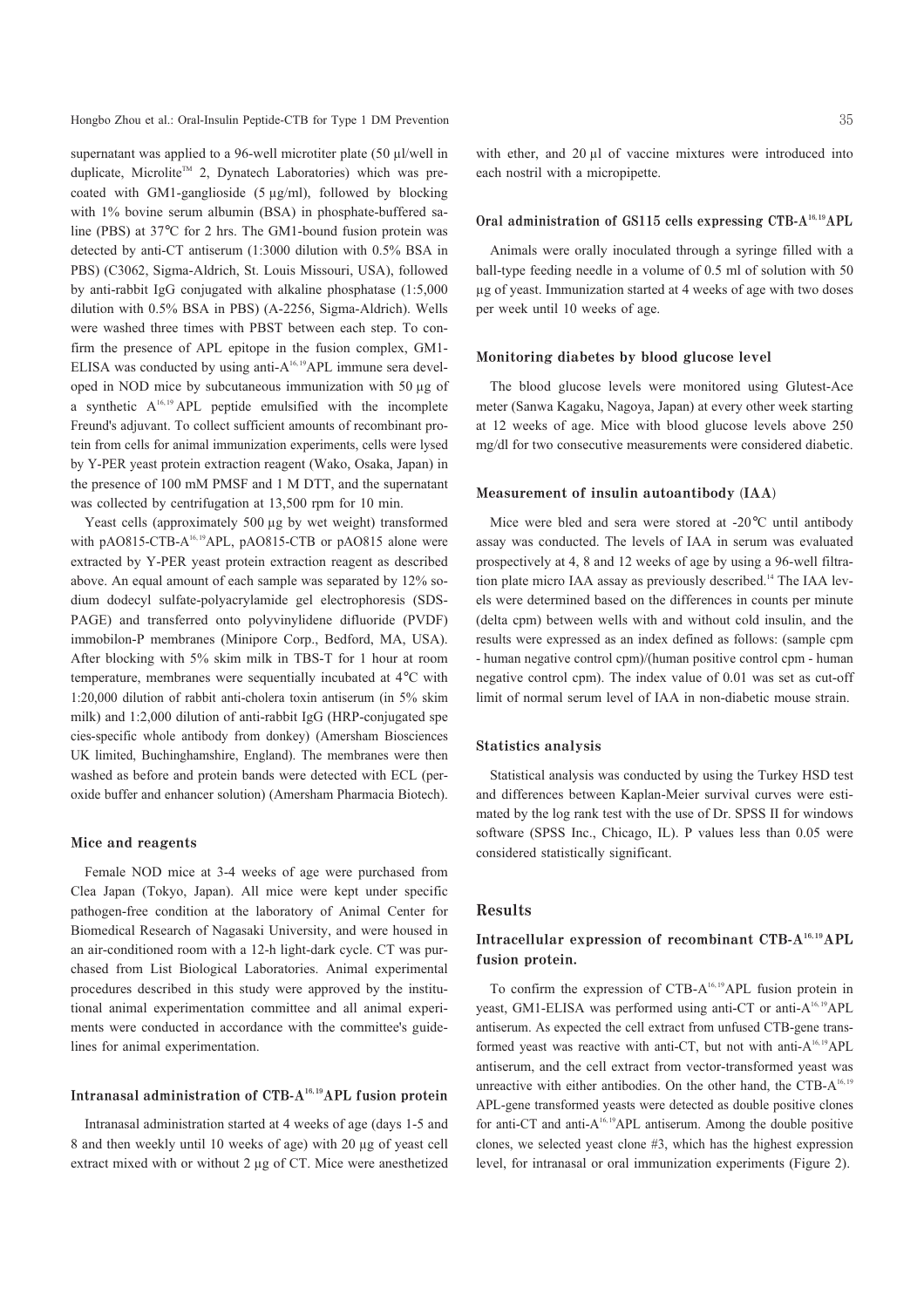

Figure 2. Expression analysis of the CTB-A<sup>16,19</sup>APL fusion protein from recombinant Pichia pastoris by GM1-ELISA

Cell extracts derived from several clones of recombinant yeast transformed with CTB-A<sup>16,19</sup>APL fusion gene (10 clones were shown in this figure), unfused CTB gene, or vector only were applied to microtiter plate wells pre-coated with GM1-ganglioside, and then captured proteins were detected by anti-CT or anti-APL antiserum. Only the fusion protein was found reactive to both antisera. Extract derived from yeast transformed with unfused CTB gene did not react with anti-APL antiserum, and no reaction with both antisera was detected for cell extract derived from vectortransformed recombinant yeast. The results were expressed as OD<sub>415</sub>.

Immunoblot analysis using anti-CT antibody revealed that the extract from CTB- or CTB-A<sup>16,19</sup>APL-gene transformed yeasts showed bands with a molecular mass of 12 and 13.5 kDa, respectively. The molecular size of the bands were closely matched to CTB or CTB- $A^{16,19}$ APL fusion monomer (Figure 3).



Figure 3. Expression analysis of the CTB- $A<sup>16,19</sup>APL$  fusion protein from recombinant Pichia pastoris by immunoblot

Cell extracts from recombinant yeast transformed with CTB-A<sup>16,19</sup>APL fusion gene unfused CTB gene or vector only were separated by 12% SDS-PAGE and blotted to PVDF membrane. The protein bands were reacted with rabbit anti-CT antiserum and anti-rabbit monoclonal antibody conjugated to horseradish peroxidase (HRP), followed by HRP substrate. The molecular mass of the bands correspond well with the expected molecular mass for the fusion protein and unfused CTB monomer.

Hongbo Zhou et al.: Oral-Insulin Peptide-CTB for Type 1 DM Prevention

# Intranasal administration of recombinant CTB-A<sup>16,19</sup>APL failed to prevent diabetes.

 $A<sup>16,19</sup> APL$  peptide was known to be capable of preventing diabetes in NOD mice when subcutaneously<sup>15</sup> or intranasally administrated.<sup>8</sup> In this study, we established a yeast expression system for production of CTB-A<sup>16,19</sup>APL fusion protein, and examined whether the extracted recombinant protein could prevent diabetes when intranasally administrated. Thirty-six NOD mice were randomly divided into 4 groups  $(n = 9/\text{group})$  and were administered with crude lysate of CTB-A<sup>16,19</sup>APL fusion protein (20  $\mu$ g/mice) with or without CT. Mice were administered intranasally with PBS or CT alone as a control. Intranasal administration of CTB-A<sup>16,19</sup>APL fusion protein did not suppress the development of diabetes when compared to the PBS-administered control group ( $P = 0.95$ ) (Figure 4). Furthermore, CT co-administered with CTB-A<sup>16,19</sup>APL did not alter the course of diabetes development. These results indicate that the amount of autogenic peptide A<sup>16,19</sup>APL might be too low to modulate the development of diabetes.



Figure 4. Life table analysis for the development of diabetes following intranasal immunization with recombinant proteins

NOD mice were intranasally immunized with CTB-A<sup>16,19</sup>APL, a mixture of CTB-A<sup>16,19</sup> APL with CT, CT only, or PBS as described in section Materials and methods. Intranasal immunization was started at 4-10 weeks of age. There was no statistically significant differences between CTB- $A^{16,19}$ APL (or CTB-A<sup>16,19</sup>APL + CT) and CT or PBS treated groups (P = 0.95). PBS  $(n = 9)$ ; CT  $(n = 9)$ ; CTB-A<sup>16,19</sup>APL  $(n = 10)$ ; CTB- $A^{16,19}APL$  + CT (n = 10)

# Oral administration of live yeasts expressing CTB-A<sup>16,19</sup> APL was moderately effective in reducing the incidence of diabetes.

In order to increase the amount of antigen uptake in vivo by protecting the antigen from the digestive enzymes in the gastrointestinal tract, live yeast cells were directly administrated orally. Twenty-seven NOD mice were randomly separated into 3 groups  $(n = 9/\text{group})$  for oral administration with CTB-A<sup>16,19</sup> APL or unfused CTB in 0.5 ml of PBS, or with PBS alone. Accumulated incidence of disease at 40 weeks of age was 37% in CTB-A<sup>16,19</sup> APL, 55% in CTB, and 76% in PBS-treated mice. Reduction of the disease incidence by 51% level was observed for CTB-A<sup>16,19</sup>APL as compared with PBS-treated mice, although the difference analyzed by Kaplan Meier analysis did not reach a statistically significant level ( $P = 0.08$ ) (Figure 5).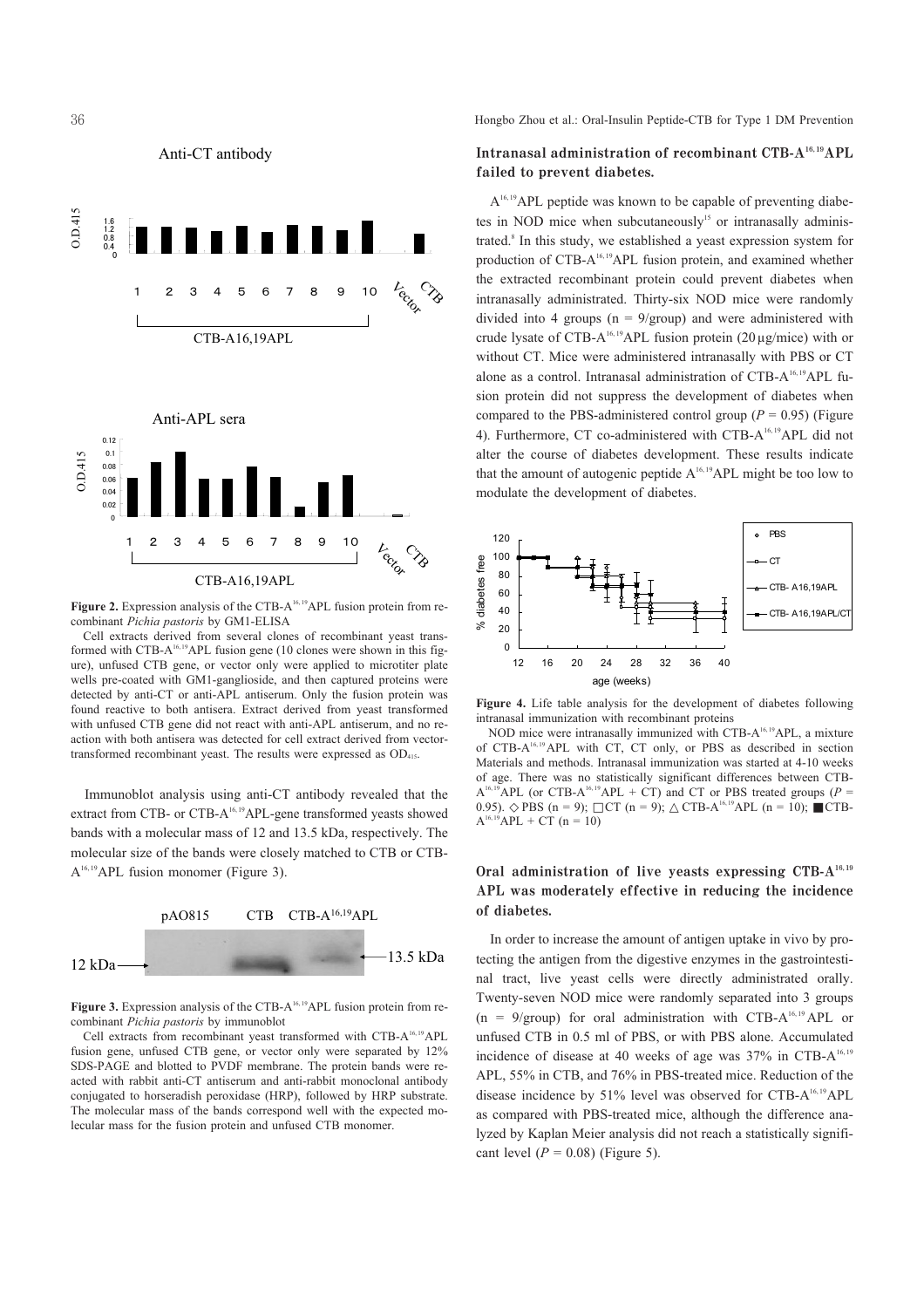Hongbo Zhou et al.: Oral-Insulin Peptide-CTB for Type 1 DM Prevention



Figure 5. Life table analysis for the development of diabetes following oral administration of live recombinant yeast expressing CTB-A<sup>16,19</sup> APL in NOD mice

Oral administration started at 4 weeks of age and mice were fed with yeast twice a week until 10 weeks of age. The blood glucose levels higher than 250 mg/dl for two consecutive measurements was regarded hyperglycemic. The CTB-A<sup>16,19</sup>APL showed 51% reduction in the development of diabetes, but the efficacy did not reach a statistically significant level when  $CTB-A^{16,19}APL$  (n analyzed by log Rank test  $(P = 0.09)$ . PBS; CTB;  $= 9$ ).

## Insulin autoantibody expression in oral CTB-A<sup>16,19</sup>APLtreated NOD mice.

We have previously reported that  $A^{16,19}APL$  co-administrated with CT eliminated the insulin autoantibody (IAA) expression in NOD mice.<sup>8</sup> In this study we also examined the effect of oral CTB-A<sup>16,19</sup>APL treatment on IAA expression. We compared the levels or the prevalence of IAA in CTB-A<sup>16,19</sup>APL treated mice with those in the control groups at 4, 8 and 12 weeks of age and no significant differences were found between any groups (Figure 6).

### **Discussion**

We have previously demonstrated that the altered B:9-23 peptide with alanine substitutions at position 16,19 ( $A^{16,19}$ APL), but not native B:9-23 peptide, provides a strong suppression of insulitis and diabetes when co-administered intranasally with cholera toxin adjuvant.<sup>8</sup> A significant improvement has been achieved by coadministering immunomodulating agents, such as CTB, to enhance the tolerogenic activity of autoantigen given orally as well as intranasally. CTB conjugated with several autoantigens can markedly suppress progression of various autoimmune diseases including autoimmune diabetes.<sup>9, 16-18</sup> In this study we engineered recombinant yeast expressing CTB-A<sup>16,19</sup>APL fusion chimeric protein for nasal and oral vaccination for type 1 diabetes prevention.

Intranasal administration of CTB-A<sup>16,19</sup>APL even with the presence of CT adjuvant failed to prevent diabetes. The amount, purity or protein folding of the fusion protein could be insufficient to induce protective immunity in NOD mice, although the precise mechanism of the failure was not investigated in this study.

We next evaluated oral route and used a yeast live cell system in which the antigen was encapsulated by yeast cells to protect it from degradation by gastric digestive enzymes. This strategy is therefore expected to prolong the recombinant protein's half-life in vivo. This strategy of encapsulating antigens by live cells<sup>12</sup> is expected to deliver more intact recombinant antigens into the small intestine where antigens are efficiently taken up through GM1gangliosides by CTB's affinity for the receptor. In this study we found that oral delivery of yeast live cells expressing CTB-A<sup>16,19</sup> APL tended to decrease the onset of diabetes but did not alter the spontaneous expression of IAA, indicating that this immunization method is less effective than the intranasal vaccination using synthetic peptide together with CT. We speculated that possible reasons for insufficient efficacy of our oral strategy could be caused



Figure 6. Insulin autoantibody level analyzed in mice orally treated with live recombinant yeasts

IAA level induced by oral administration of CTB-A<sup>16,19</sup>APL to NOD mice was measured ( $n = 9$ ). There was no significant difference in IAA levels for three groups at 4, 8 or 12 weeks of age. The cut-off level of IAA index was set at 0.01%.